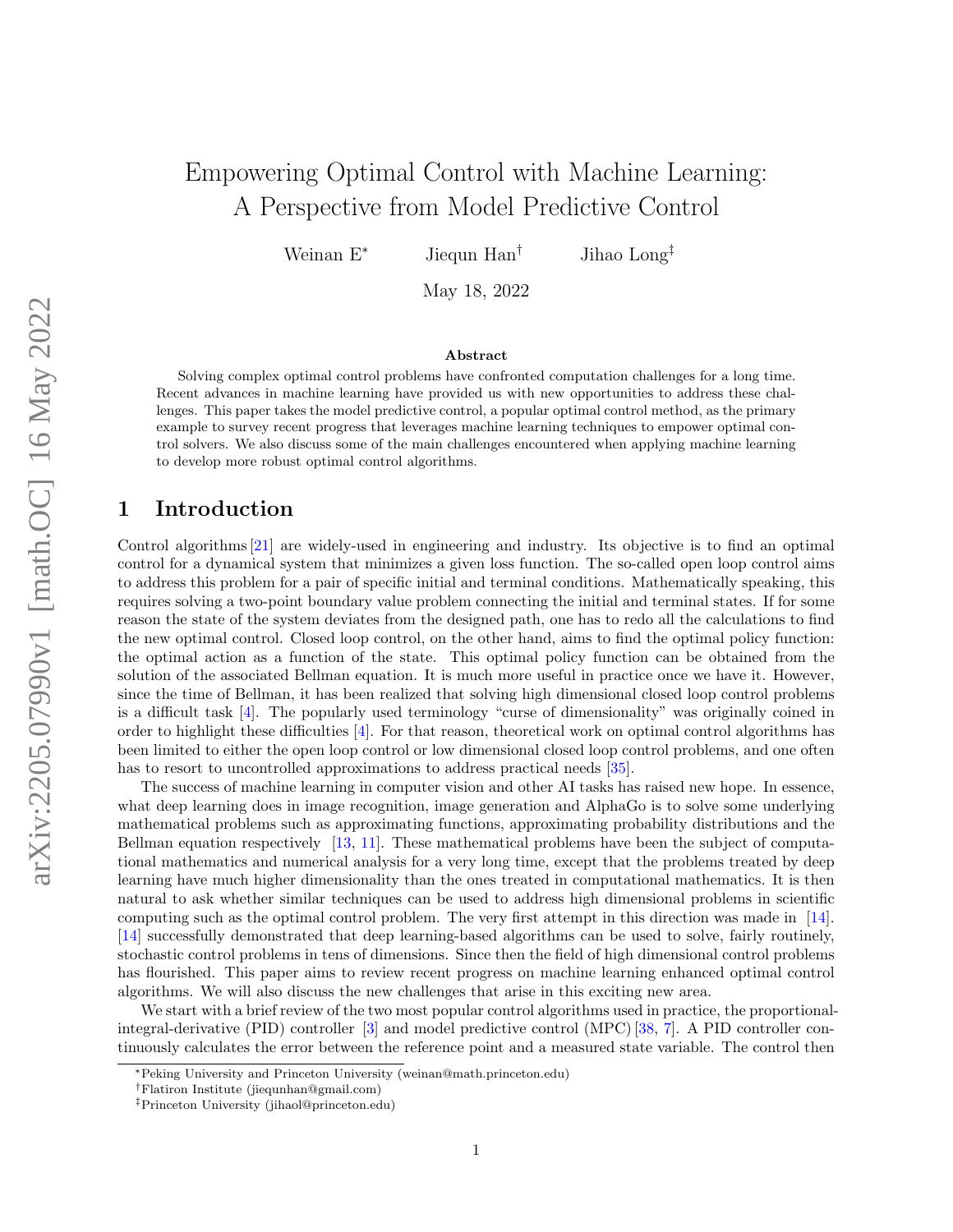corrects the error through a linear combination of the error itself, the time integral of the error, and the time derivative of the error with some predetermined coefficients. Due to its high feasibility and reasonably satisfactory performance, the PID controller has been the most popular choice in industrial applications [\[40\]](#page-7-1). However, its performance severely degrades if the system has strong nonlinearity, time-inhomogeneity, or multiple inputs/outputs. It also has difficulties dealing with constraints.

MPC on the other hand, is developed to handle the situation when the time horizon for the control problem is large. Problems with a long time horizon might suffer from an additional curse, much like the "curse of memory" found in the context of learning dynamical systems [\[26,](#page-6-2) [27\]](#page-6-3), even in low dimension. MPC solves a sequence of (auxiliary) online optimal control problems with short time horizons. At each time step t, the MPC solver receives a measured state and solves an optimal control problem whose state trajectory starts from the measured state at  $t$  and lasts for a short time interval. The controls obtained are then applied to the system until new measurements are received. Unlike the PID controller, MPC explicitly utilizes the model of the dynamical system and hence is able to handle complex systems with many inputs, outputs and constraints. For this reason, it is widely used in process industry [\[36\]](#page-6-4), power electronics [\[43,](#page-7-2) [23,](#page-6-5) [19\]](#page-6-6), robotics [\[10,](#page-5-6) [34,](#page-6-7) [22\]](#page-6-8), unmanned aerial vehicles [\[18,](#page-5-7) [17,](#page-5-8) [1\]](#page-5-9), etc.. However, computational cost has been an obstacle in the application of MPC in high-frequency control problems. In addition, as we will see below, the performance of MPC highly depends on the quality of the reference trajectory, which is also time-consuming to generate. These challenges are aggravated in high-dimensional nonlinear problems.

We will put our main focus on MPC since the issues encountered there are quite representative of the issues we are interested in. We do mention other control algorithms when they are of relevance.

### 2 A Short Review of Model Predictive Control

We work with the discrete-time optimal control problem:

<span id="page-1-0"></span>
$$
\min_{\{\boldsymbol{x}_k, \boldsymbol{u}_k\}_{k=0}^T} \sum_{k=0}^{T-1} L_k(\boldsymbol{x}_k, \boldsymbol{u}_k) + M(\boldsymbol{x}_T)
$$
\ns.t. 
$$
\begin{cases} \boldsymbol{x}_{k+1} = \boldsymbol{f}_k(\boldsymbol{x}_k, \boldsymbol{u}_k), \ 0 \le k \le T-1, \boldsymbol{x}_0 = \boldsymbol{x} \\ \boldsymbol{g}_k(\boldsymbol{x}_k, \boldsymbol{u}_k) = 0, \ \boldsymbol{h}_k(\boldsymbol{x}_k, \boldsymbol{u}_k) \ge 0, \ 0 \le k \le T, \end{cases}
$$
\n(1)

in which  $L_k$  is the running cost, M is the terminal cost, and  $g_k$ ,  $h_k$  denote state-action constraints. Throughout this paper, a regular character indicates a scalar, a boldface character indicates a vector or matrix, and ≥ means component-wise order. Since continuous-time optimal control problems can be discretized through various discretization schemes, all the discussions below also apply to continuous-time optimal control problems.

We are interested in solving  $(1)$  for relatively large time horizon T. As mentioned above, this is in general a challenging problem. Moreover, due to the accumulation of the numerical error and model misspecification error, the control obtained through solving [\(1\)](#page-1-0) may not perform well in practice. The idea of model predictive control (MPC) is to approximately solve the global optimal control problem [\(1\)](#page-1-0) by solving a sequence of online local optimal control problems. At each sample time  $t$ , the current state of the system  $x$  is measured. With that one considers the following local optimal control problem:

<span id="page-1-1"></span>
$$
\min_{\{\boldsymbol{x}_k, \boldsymbol{u}_k\}_{k=t}^{t+p-1}} \sum_{k=t}^{t+p-1} L_k(\boldsymbol{x}_k, \boldsymbol{u}_k) + \tilde{M}(t+p, \boldsymbol{x}_{t+p})
$$
\ns.t. 
$$
\begin{cases} \boldsymbol{x}_{k+1} = \boldsymbol{f}_k(\boldsymbol{x}_k, \boldsymbol{u}_k), t \leq k \leq t+p-1, \boldsymbol{x}_{t_0} = \boldsymbol{x} \\ \boldsymbol{g}_k(\boldsymbol{x}_k, \boldsymbol{u}_k) = 0, \ \boldsymbol{h}_k(\boldsymbol{x}_k, \boldsymbol{u}_k) \geq 0, \ t \leq k \leq t+p, \end{cases}
$$
\n(2)

where the prediction horizon p is much smaller than T, and  $\tilde{M}$  is a heuristic approximation of the value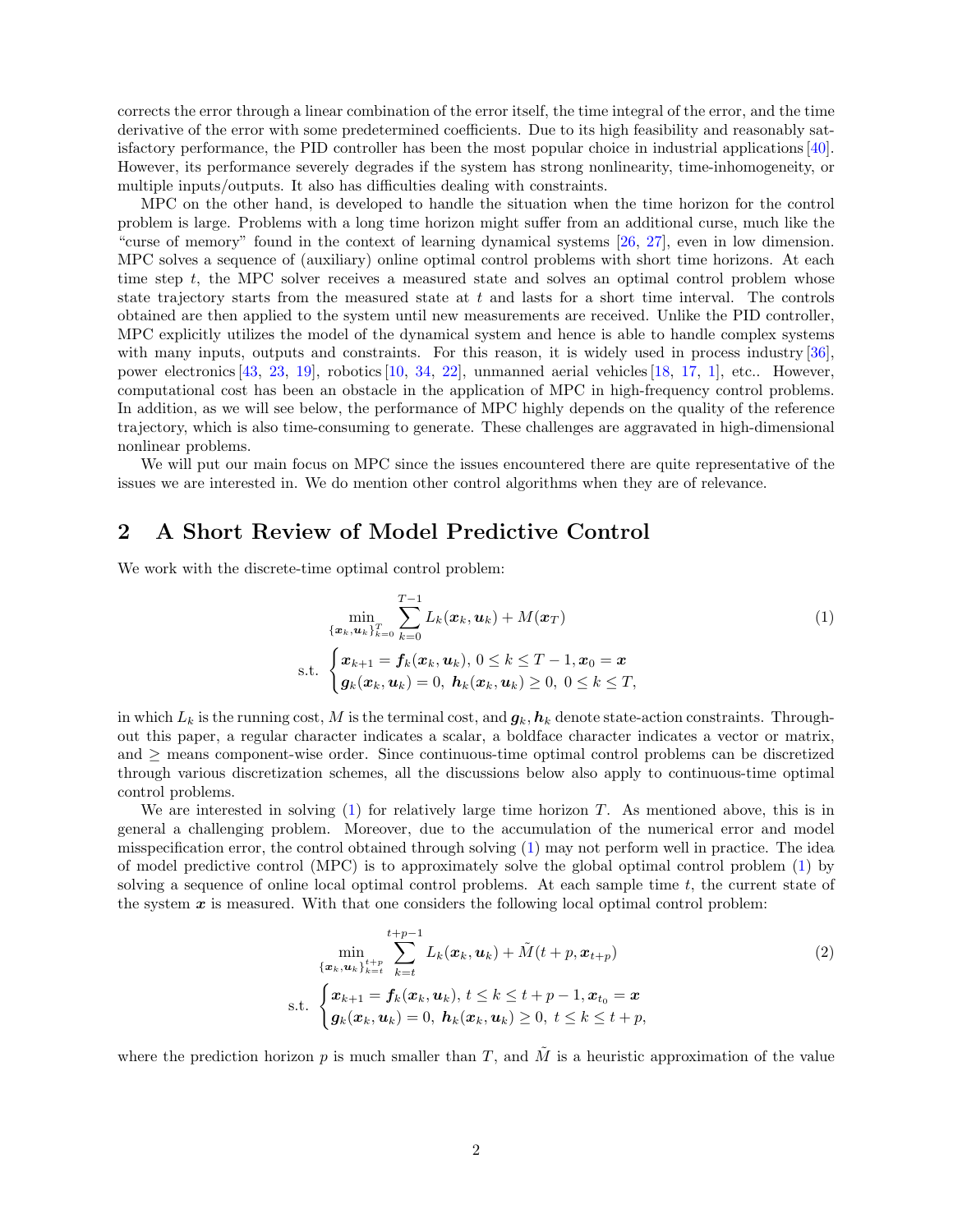function  $V$ :

$$
V(t', \boldsymbol{x}') = \min_{\{\boldsymbol{x}_k, \boldsymbol{u}_k\}_{k=t'}^T} \sum_{k=t'}^{T-1} L_k(\boldsymbol{x}_k, \boldsymbol{u}_k) + M(\boldsymbol{x}_T)
$$
  
s.t. 
$$
\begin{cases} \boldsymbol{x}_{k+1} = \boldsymbol{f}_k(\boldsymbol{x}_k, \boldsymbol{u}_k), t' \leq k \leq T-1, \boldsymbol{x}_t = \boldsymbol{x}' \\ \boldsymbol{g}_k(\boldsymbol{x}_k, \boldsymbol{u}_k) = 0, \, \boldsymbol{h}_k(\boldsymbol{x}_k, \boldsymbol{u}_k) \geq 0, t' \leq k \leq T. \end{cases}
$$

After the local problem [\(2\)](#page-1-1) is solved, the controls obtained are applied to the system until the next sampling. At the next sampling time, the current state is updated and the same procedure is repeated. Since the prediction horizon p is much smaller than the terminal time T, solving the local problem  $(2)$  is much easier than solving the global problem [\(1\)](#page-1-0). The online interaction between the MPC solver and the system significantly reduces the accumulation of the numerical error and model misspecification error. The difficulty of MPC lies in obtaining an accurate approximation of the value function. A common practice is to use a reference trajectory. Namely, let  ${y_k}_{k=0}^{T-1}$  be the reference trajectory and set

$$
L_k(\boldsymbol{x},\boldsymbol{u}) = \|\boldsymbol{y}_k - \boldsymbol{r}_k(\boldsymbol{x},\boldsymbol{u})\|^2, \, \tilde{M} = 0.
$$

<span id="page-2-0"></span>The reference trajectory is produced by human expertise or other planning algorithms [\[25\]](#page-6-9). Figure [1](#page-2-0) gives a schematic plot on how a typical MPC solver works.



Figure 1: A schematic plot of an MPC solver, adapted from [\[44\]](#page-7-3).

In traditional MPC, [\(2\)](#page-1-1) is formulated as a linear quadratic control problem and the closed-form solution is obtained by solving the Riccati differential equation [\[2\]](#page-5-10). For nonlinear MPC, various algorithms including direct shooting method [\[6\]](#page-5-11), direct collocation method [\[28\]](#page-6-10), indirect shooting method [\[20\]](#page-6-11), indirect collocation method [\[39\]](#page-7-4) and dynamic differential programming [\[29,](#page-6-12) [16\]](#page-5-12) can be used to solve [\(2\)](#page-1-1); see [\[5,](#page-5-13) [37\]](#page-6-13) for detailed discussions.

Although MPC is widely used and has achieved tremendous success, it still faces a few challenges. One challenge is the computational cost. Since MPC is an online algorithm, the computational time for a single optimization problem [\(2\)](#page-1-1) should not be larger than the sampling interval for updating the states. Since the prediction horizon  $p$  significantly impacts the computational time, this requirement limits the scale  $p$ . In some areas such as power electronics and signal processing [\[12\]](#page-5-14), the interval between the sample time is so small that the prediction horizon is usually set to 1. On the other hand, the prediction horizon  $p$  is also an essential factor for the performance of MPC. Ideally p should be large enough to fully take into account the influence of the current control on the whole dynamics. Hence, reducing the computational time for relatively large prediction horizons is essential for many applications, especially for high-dimensional nonlinear problems.

Besides the computational cost, another challenge is providing a good reference trajectory efficiently. Even with a relatively large prediction horizon, the performance of MPC still hinges on the reference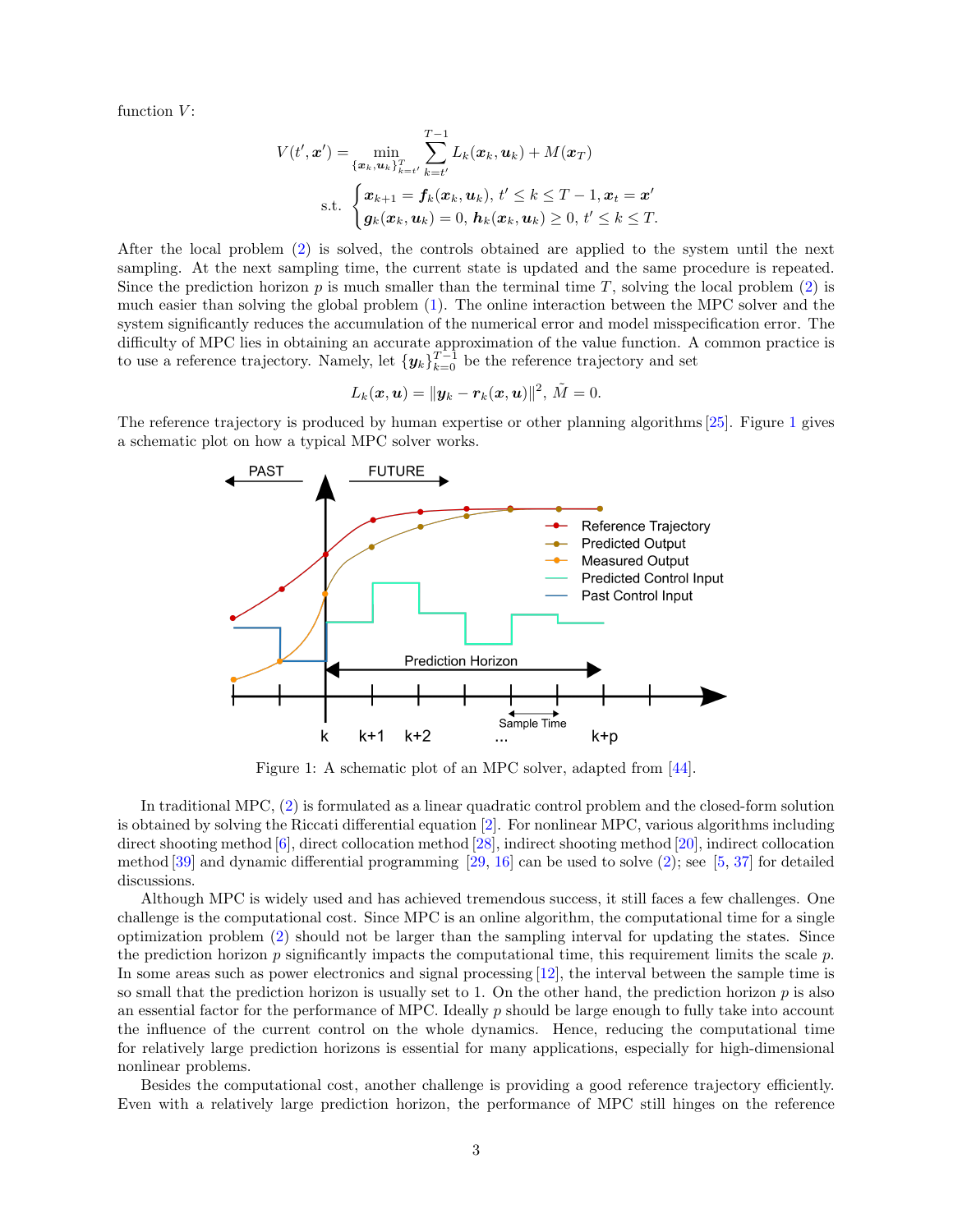trajectory. The planning algorithms that produce reference trajectories must be re-run if the initial states or other parameters of the control problems change. How to efficiently generate reference trajectories of high-quality or design other methods to provide global guidance still remains an open question.

## 3 Empowering MPC with Machine Learning

We now discuss some recent progress that leverages machine learning techniques to tackle the aforementioned computational challenges.



Figure 2: Three ways to empower MPC with machine learning techniques: (1) machine learning enhanced optimizer, (2) machine learning enhanced planner, (3) machine learning-based feedback controller.

Using machine learning to accelerate solving the MPC problem. [\[32\]](#page-6-14) proposes the neural-network warm start technique to solve such optimal control problems. In [\[32\]](#page-6-14), training data is generated by solving the optimal control problem [\(2\)](#page-1-1) with various initial conditions and then used to train a neural network to approximate the value function offline. The trained functions can then generate a path that is usually reasonably close to the optimal path and hence serves as a good initial guess for the optimal control solver in online MPC. Note that although the work of [\[32\]](#page-6-14) is based on the indirect collocation method, this is a general idea applicable for almost all nonlinear optimal control solvers. Besides providing the whole path for the initial guess, neural networks can also provide the crucial parameters in the optimal control problem and accelerate the computation. [\[46\]](#page-7-5) presents a neural network-based algorithm for learning the optimal terminal time for a landing problem. With the optimal terminal time accurately estimated by the neural network, the optimal control problem becomes much easier to solve: the success rate increases and computational time decreases. In addition, neural networks can also be used to tune the critical parameters in MPC to improve the performance, see, e.g., [\[9\]](#page-5-15).

Use machine learning to enhance the global planner. As mentioned above, MPC only produces locally optimal policies, and hence a planning algorithm that provides global guidance is vital for the performance of MPC. The reference trajectories provided by traditional planning algorithms are hard to reuse if the initial states or other parameters change. [\[49\]](#page-7-6) proposes an algorithm to learn the value function offline and replace the heuristic approximation  $M$  with the approximated value function in the optimal control problem [\(2\)](#page-1-1). The dynamic programming principle ensures the global performance of the resulting algorithms. Compared to other planning algorithms, the value function can be easily reused when the initial conditions change. In [\[49\]](#page-7-6), nearest neighbor, locally weighted projection regression, and polynomial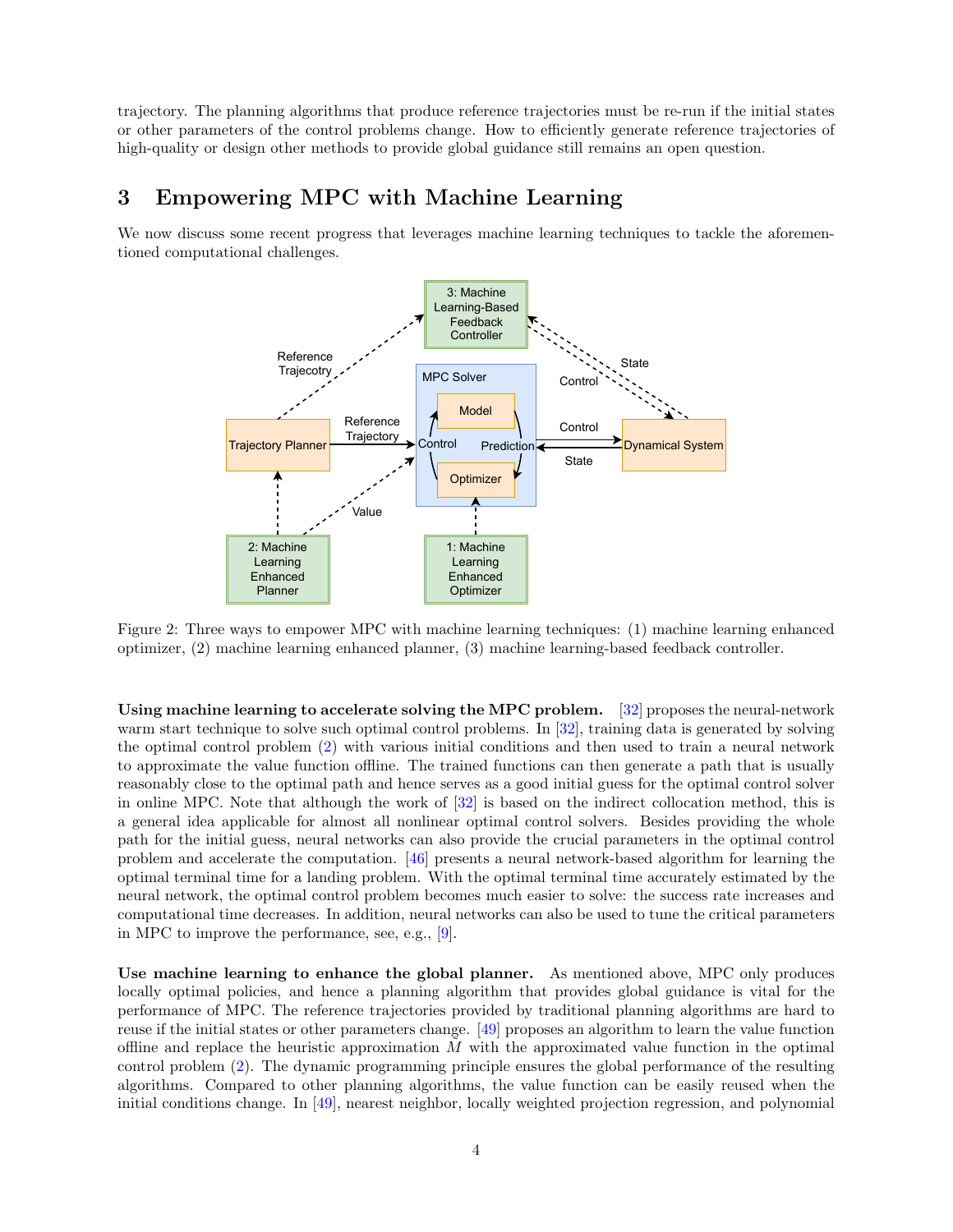mixture of normalized Gaussians are used as function approximators. Subsequent works [\[8,](#page-5-16) [24\]](#page-6-15) extended these to neural networks.

Since many planning algorithms are related to solving the global optimal control problems [\(1\)](#page-1-0), the techniques used to accelerate solving the MPC problem  $(2)$  can also be applied to  $(1)$ . See [\[46,](#page-7-5) Section 4] for an instance.

Using machine learning to approximate the feedback control. Since the original work in  $[14]$ , there has been a flurry of activity on developing deep learning-based algorithms for approximating the feedback control. The training data is either generated by MPC [\[15,](#page-5-17) [41,](#page-7-7) [30,](#page-6-16) [34,](#page-6-7) [45\]](#page-7-8) or the global optimal control method [\[14,](#page-5-3) [48,](#page-7-9) [31,](#page-6-17) [32,](#page-6-14) [33\]](#page-6-18). There are several advantages for training a machine learning model to approximate the MPC or optimal policies offline. The deployment is straightforward, the online computational time is extremely small, and the same model can be used with different initial conditions or other model parameters. Nevertheless, as pointed out in [\[32,](#page-6-14) [46\]](#page-7-5), neural network feedback controllers can fail to stabilize a system, even when they are trained to a high degree of accuracy. This phenomenon may be related to the adversary attack problem of neural networks [\[42\]](#page-7-10). Some strategies are proposed to address this issue. [\[33\]](#page-6-18) discussed adjusting the structure of the neural networks to imitate linear quadratic control around the stationary point. [\[45\]](#page-7-8) suggested that if the state is near the stationary point, then linear quadratic control can be used; otherwise, one can use MPC periodically and the neural-network controller at other times. In [\[48\]](#page-7-9), a validation criterion is defined, and a neural network controller is only used if the criterion is satisfied; otherwise, a backup controller such as MPC is used. Although these strategies can improve the stability of the neural network controller, there is still room for improvement.

#### 4 Discussions

As discussed above, offline trained machine learning models for approximating the value or policy functions can help accelerate solving the MPC problem, enhance the global planner, and even directly be used to control the dynamics. Existing results have shown the potential of machine learning empowered optimal control solvers. However, this field is still developing and faces many challenges. Here we list three challenges that, in our view, are crucial.

- 1. How to generate the training data? The training data usually consists of optimal or nearoptimal paths of the control problems with various initial states and other parameters. To generate the training data, one needs to solve a class of open loop control problems. Ideally one would like to generate the optimal training dataset that is both small and representative enough for the practical situations of interest. Despite much progress, data generation is still hard for practical problems such as unmanned aerial vehicles moving in a complex environment. The neural-network warm start technique proposed in [\[32\]](#page-6-14) and other related techniques demonstrate the possibility of using machine learning to help with the data generation process. But there is a lot of room for improvement in this direction.
- 2. How to efficiently train the machine learning model? Training is always crucial for neural network models. In the current task, since data generation is part of the model training process, we have the additional issue of interactively generating the data and training the model. Some initial progress has been made in [\[32\]](#page-6-14). But general ideas such as the exploration-labeling-training (ELT) algorithms [\[47,](#page-7-11) [11\]](#page-5-2) have not been systematically explored.
- 3. How to use the approximate value or policy function? Measures for the performance of optimal control algorithms include computational time, optimality, stability, and robustness against model misspecification. While machine learning empowered algorithms often outperform traditional algorithms in the first two aspects, existing work has not considered the last two aspects much. How to design algorithms that not only inherit the advantages of computational time and accuracy but also guarantee stability and robustness is a very important issue that should be addressed in the near future.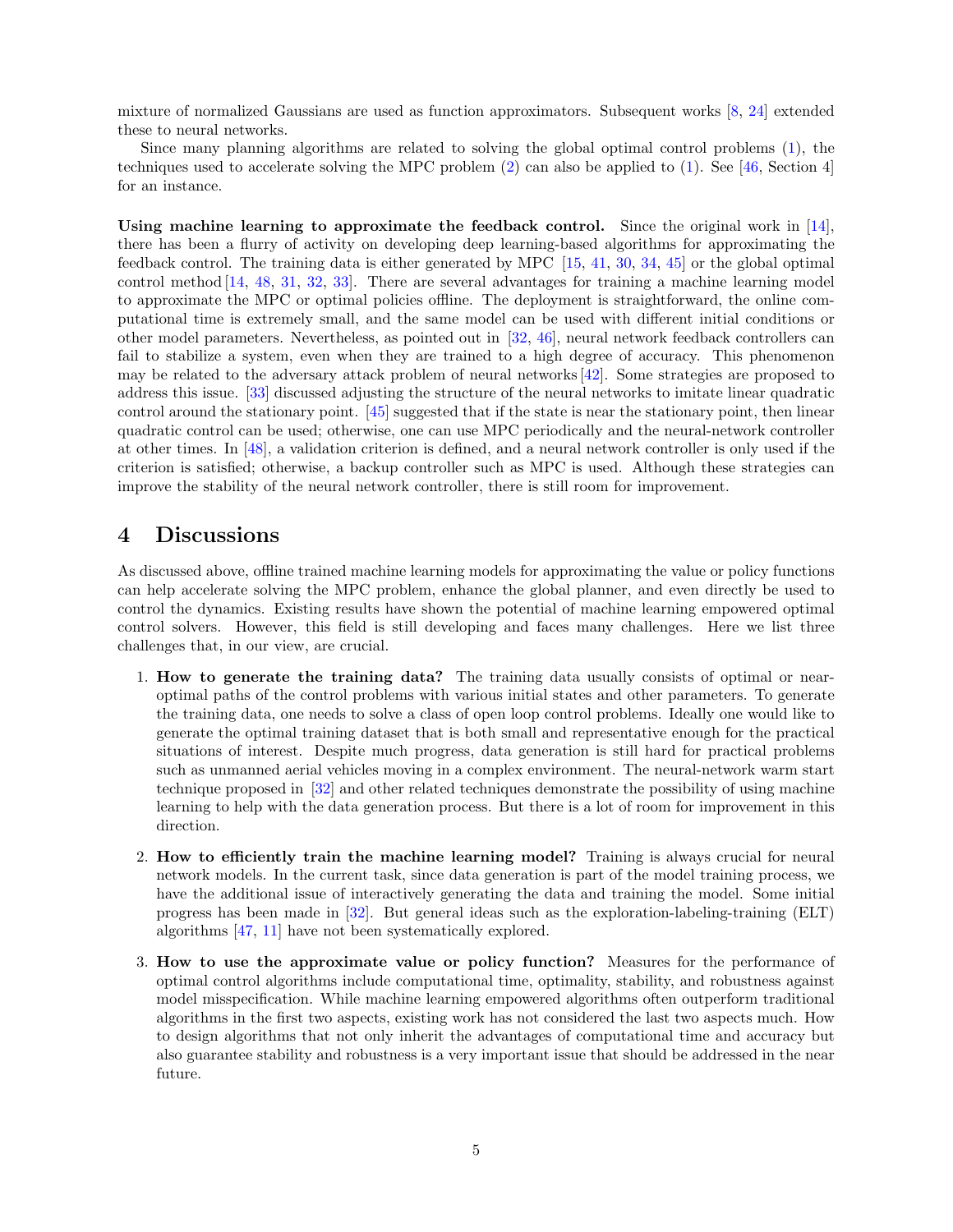# References

- <span id="page-5-9"></span>[1] Aytaç Altan and Rıfat Hacıoğlu. Model predictive control of three-axis gimbal system mounted on UAV for real-time target tracking under external disturbances. Mechanical Systems and Signal Processing, 138:106548, 2020.
- <span id="page-5-10"></span>[2] Brian D.O. Anderson and John B. Moore. Optimal control: linear quadratic methods. Courier Corporation, 2007.
- <span id="page-5-4"></span>[3] Karl Johan Åström and Tore Hägglund. *PID controllers: theory, design, and tuning*. ISA-The Instrumentation, Systems and Automation Society, 1995.
- <span id="page-5-0"></span>[4] Richard E. Bellman. Dynamic Programming. Princeton University Press, 1957.
- <span id="page-5-13"></span>[5] John T. Betts. Survey of numerical methods for trajectory optimization. Journal of Guidance, Control, and Dynamics, 21(2):193–207, 1998.
- <span id="page-5-11"></span>[6] Hans Georg Bock and Karl-Josef Plitt. A multiple shooting algorithm for direct solution of optimal control problems. IFAC Proceedings Volumes, 17(2):1603–1608, 1984.
- <span id="page-5-5"></span>[7] Charles R. Cutler and Brian L. Ramaker. Dynamic matrix control – a computer control algorithm. In Joint Automatic Control Conference, number 17, page 72, 1980.
- <span id="page-5-16"></span>[8] Robin Deits, Twan Koolen, and Russ Tedrake. LVIS: Learning from value function intervals for contact-aware robot controllers. In 2019 International Conference on Robotics and Automation (ICRA), pages 7762–7768. IEEE, 2019.
- <span id="page-5-15"></span>[9] Tomislav Dragičević and Mateja Novak. Weighting factor design in model predictive control of power electronic converters: An artificial neural network approach. IEEE Transactions on Industrial Electronics, 66(11):8870–8880, 2018.
- <span id="page-5-6"></span>[10] Vincent Duchaine, Samuel Bouchard, and Clément M. Gosselin. Computationally efficient predictive robot control. IEEE/ASME Transactions On Mechatronics, 12(5):570–578, 2007.
- <span id="page-5-2"></span>[11] Weinan E, Jiequn Han, and Linfeng Zhang. Machine-learning-assisted modeling. Physics Today, 74:36–41, 2021.
- <span id="page-5-14"></span>[12] Tobias Geyer, Georgios Papafotiou, and Manfred Morari. Model predictive direct torque control–Part I: Concept, algorithm, and analysis. IEEE transactions on industrial electronics, 56(6):1894–1905, 2008.
- <span id="page-5-1"></span>[13] Ian Goodfellow, Yoshua Bengio, and Aaron Courville. Deep learning. MIT press, 2016.
- <span id="page-5-3"></span>[14] Jiequn Han and Weinan E. Deep learning approximation for stochastic control problems. arXiv preprint arXiv:1611.07422, 2016.
- <span id="page-5-17"></span>[15] Michael Hertneck, Johannes Köhler, Sebastian Trimpe, and Frank Allgöwer. Learning an approximate model predictive controller with guarantees. IEEE Control Systems Letters, 2(3):543–548, 2018.
- <span id="page-5-12"></span>[16] David H. Jacobson and David Q. Mayne. Differential dynamic programming. Number 24. Elsevier Publishing Company, 1970.
- <span id="page-5-8"></span>[17] Mina Kamel, Thomas Stastny, Kostas Alexis, and Roland Siegwart. Model predictive control for trajectory tracking of unmanned aerial vehicles using robot operating system. In Robot operating system  $(ROS)$ , pages 3–39. Springer, 2017.
- <span id="page-5-7"></span>[18] Yeonsik Kang and J Karl Hedrick. Linear tracking for a fixed-wing UAV using nonlinear model predictive control. IEEE Transactions on Control Systems Technology, 17(5):1202–1210, 2009.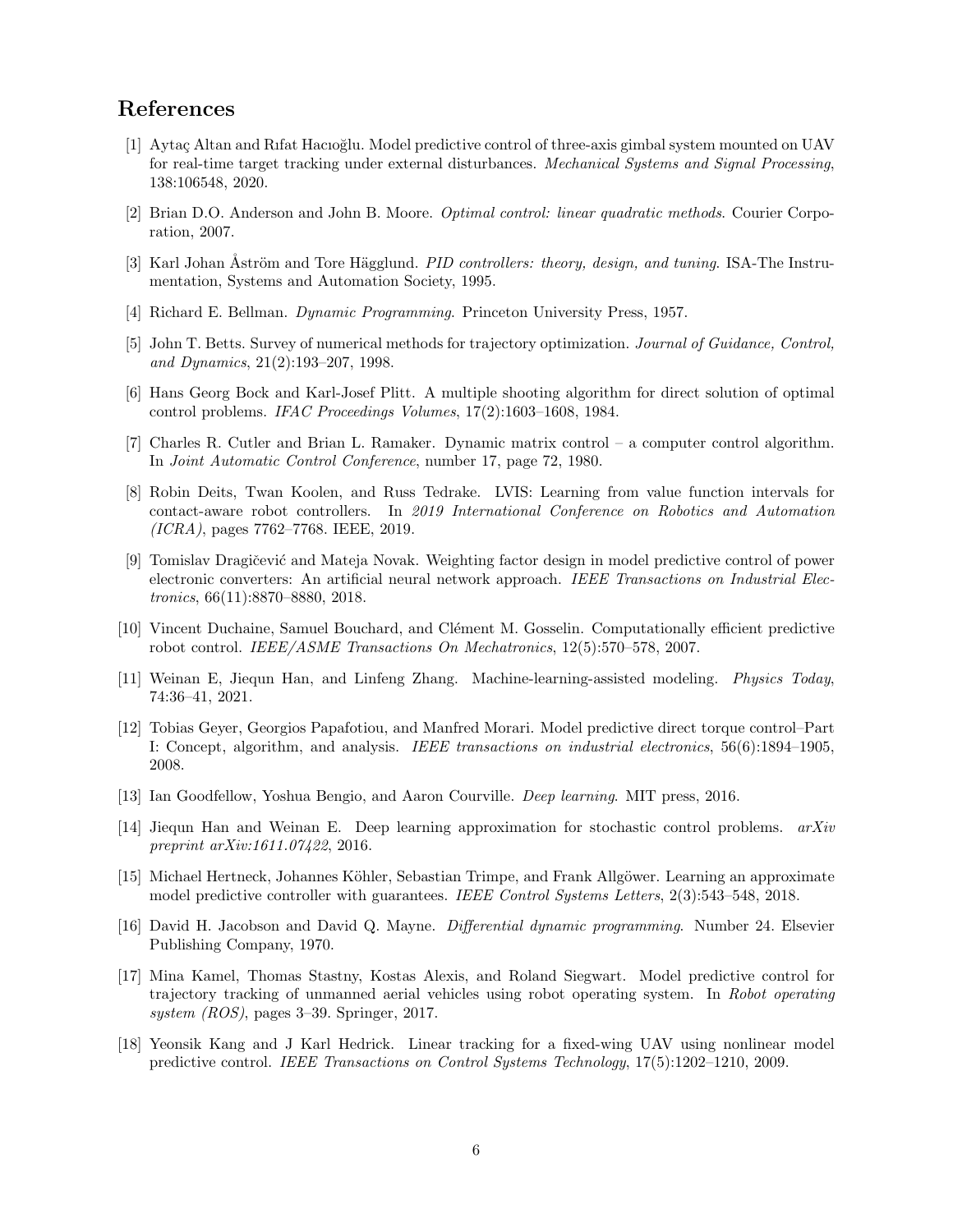- <span id="page-6-6"></span>[19] Petros Karamanakos, Eyke Liegmann, Tobias Geyer, and Ralph Kennel. Model predictive control of power electronic systems: Methods, results, and challenges. IEEE Open Journal of Industry Applications, 1:95–114, 2020.
- <span id="page-6-11"></span>[20] Herbert B. Keller. Numerical solution of two point boundary value problems. SIAM, 1976.
- <span id="page-6-0"></span>[21] Donald E. Kirk. Optimal control theory: an introduction. Courier Corporation, 2004.
- <span id="page-6-8"></span>[22] S´ebastien Kleff, Avadesh Meduri, Rohan Budhiraja, Nicolas Mansard, and Ludovic Righetti. Highfrequency nonlinear model predictive control of a manipulator. In 2021 IEEE International Conference on Robotics and Automation (ICRA), pages 7330–7336. IEEE, 2021.
- <span id="page-6-5"></span>[23] Samir Kouro, Marcelo A. Perez, Jose Rodriguez, Ana M. Llor, and Hector A. Young. Model predictive control: MPC's role in the evolution of power electronics. IEEE Industrial Electronics Magazine, 9(4):8–21, 2015.
- <span id="page-6-15"></span>[24] Benoit Landry, Hongkai Dai, and Marco Pavone. SEAGuL: Sample efficient adversarially guided learning of value functions. In Learning for Dynamics and Control, pages 1105–1117. PMLR, 2021.
- <span id="page-6-9"></span>[25] Steven M. LaValle. Planning algorithms. Cambridge university press, 2006.
- <span id="page-6-2"></span>[26] Zhong Li, Jiequn Han, Weinan E, and Qianxiao Li. On the curse of memory in recurrent neural networks: Approximation and optimization analysis. In *International Conference on Learning Repre*sentations, 2021.
- <span id="page-6-3"></span>[27] Zhong Li, Jiequn Han, Weinan E, and Qianxiao Li. Approximation and optimization theory for linear continuous-time recurrent neural networks. Journal of Machine Learning Research, 23(42):1–85, 2022.
- <span id="page-6-10"></span>[28] Jeffery S. Logsdon and Lorenz T. Biegler. Accurate solution of differential-algebraic optimization problems. Industrial & Engineering Chemistry Research, 28(11):1628–1639, 1989.
- <span id="page-6-12"></span>[29] David Mayne. A second-order gradient method for determining optimal trajectories of non-linear discrete-time systems. International Journal of Control, 3(1):85–95, 1966.
- <span id="page-6-16"></span>[30] Ihab S. Mohamed, Stefano Rovetta, Ton Duc Do, Tomislav Dragicević, and Ahmed A. Zaki Diab. A neural-network-based model predictive control of three-phase inverter with an output LC filter. IEEE Access, 7:124737–124749, 2019.
- <span id="page-6-17"></span>[31] Tenavi Nakamura-Zimmerer, Qi Gong, and Wei Kang. QRnet: optimal regulator design with LQRaugmented neural networks. IEEE Control Systems Letters, 5(4):1303–1308, 2020.
- <span id="page-6-14"></span>[32] Tenavi Nakamura-Zimmerer, Qi Gong, and Wei Kang. Adaptive deep learning for high-dimensional Hamilton–Jacobi–Bellman equations. SIAM Journal on Scientific Computing, 43(2):A1221–A1247, 2021.
- <span id="page-6-18"></span>[33] Tenavi Nakamura-Zimmerer, Qi Gong, and Wei Kang. Neural network optimal feedback control with enhanced closed loop stability. arXiv preprint arXiv:2109.07466, 2021.
- <span id="page-6-7"></span>[34] Julian Nubert, Johannes Köhler, Vincent Berenz, Frank Allgöwer, and Sebastian Trimpe. Safe and fast tracking on a robot manipulator: Robust MPC and neural network control. IEEE Robotics and Automation Letters, 5(2):3050–3057, 2020.
- <span id="page-6-1"></span>[35] Warren B. Powell. Approximate Dynamic Programming: Solving the curses of dimensionality, volume 703. John Wiley & Sons, 2007.
- <span id="page-6-4"></span>[36] S. Joe Qin and Thomas A. Badgwell. A survey of industrial model predictive control technology. Control Engineering Practice, 11(7):733–764, 2003.
- <span id="page-6-13"></span>[37] Anil V. Rao. A survey of numerical methods for optimal control. Advances in the Astronautical Sciences, 135(1):497–528, 2009.